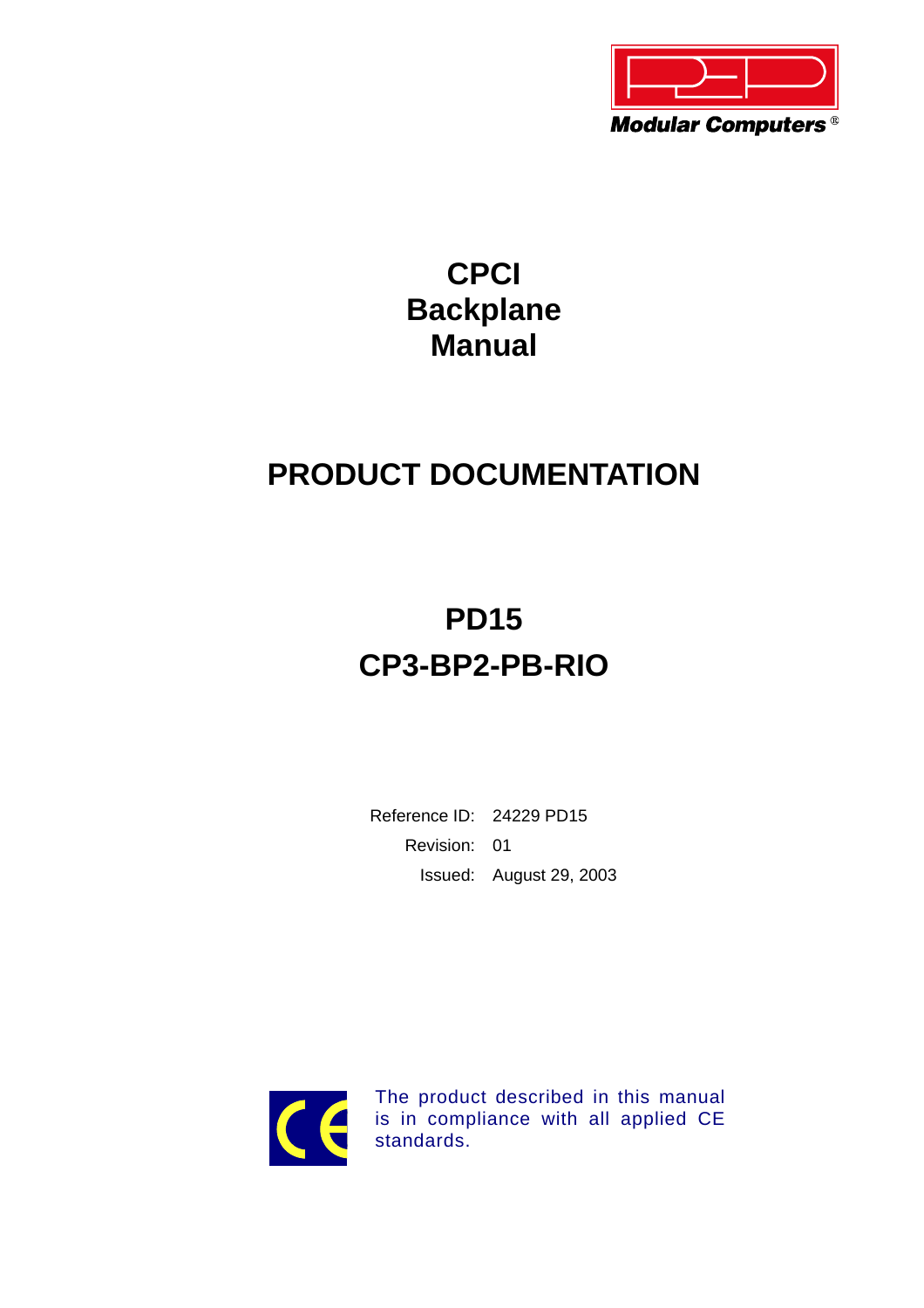

## **Revision History**

|                      | <b>Manual/Product Title:</b> | <b>CPCI Backplane Manual:</b><br><b>Product Documentation:</b><br>CP3-BP2-PB-RIO |               |
|----------------------|------------------------------|----------------------------------------------------------------------------------|---------------|
|                      | <b>Reference ID:</b>         | 24229 PD15                                                                       |               |
| Rev.<br><b>Index</b> |                              | <b>Brief Description of Changes</b>                                              | Date of Issue |
| 01                   | <b>Initial Issue</b>         |                                                                                  | Aug. 29, 2003 |
|                      |                              |                                                                                  |               |
|                      |                              |                                                                                  |               |
|                      |                              |                                                                                  |               |
|                      |                              |                                                                                  |               |
|                      |                              |                                                                                  |               |
|                      |                              |                                                                                  |               |
|                      |                              |                                                                                  |               |

### **Imprint**

Copyright © 2003 PEP Modular Computers GmbH. All rights reserved. This manual may not be copied, photocopied, reproduced, translated or converted to any electronic or machinereadable form in whole or in part without prior written approval of  $\overline{Modular}$  Computers<sup>®</sup> PEP Modular Computers GmbH.



#### *DISCLAIMER:*

PEP Modular Computers GmbH rejects any liability for the correctness and completeness of this manual as well as its suitability for any particular purpose.

This manual was realized by: **TPD/Engineering, PEP Modular Computers GmbH**.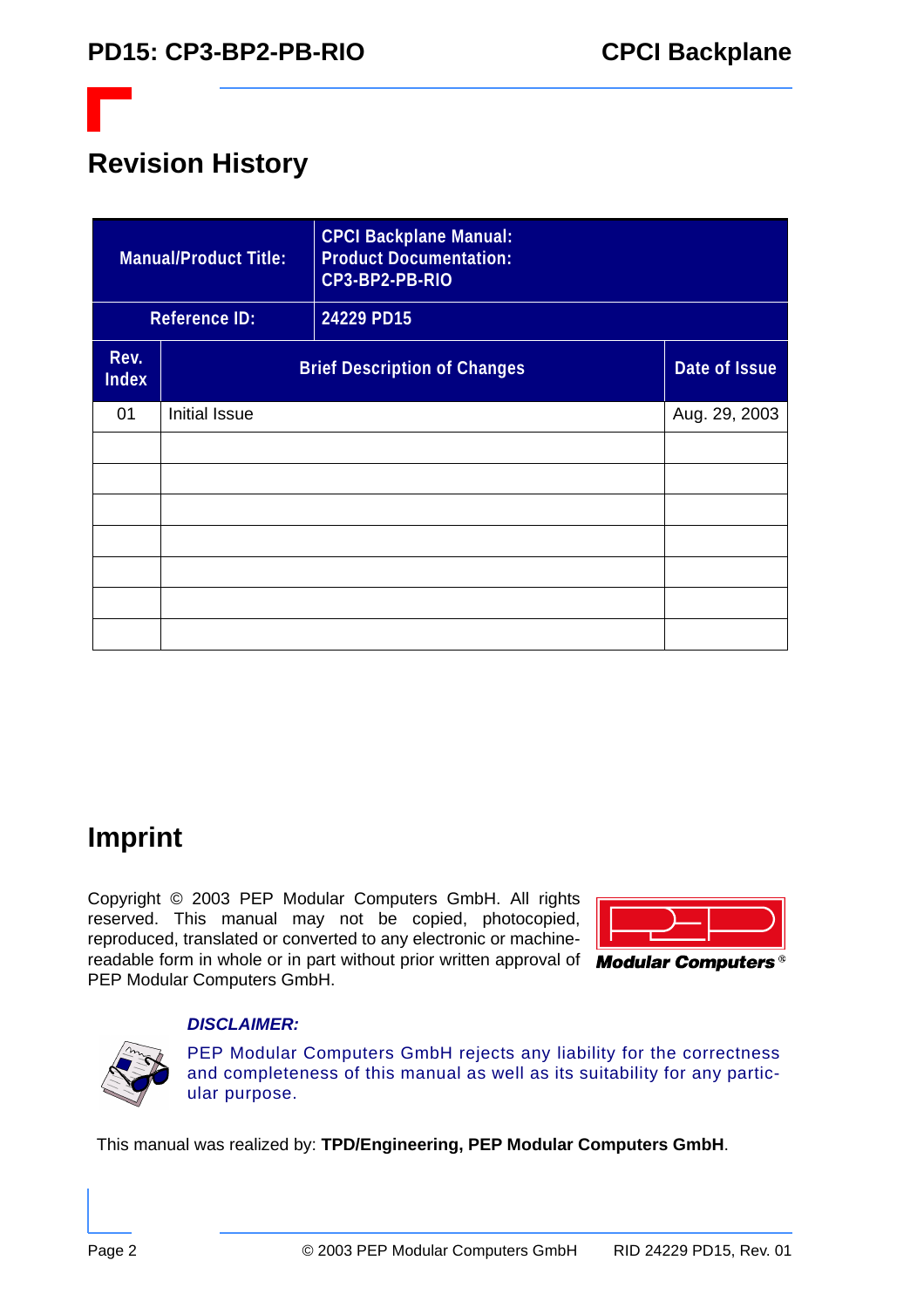### **1. CPCI BackplaneIntroduction**

The specific product description provided with this product documentation is part of the PEP's CPCI Backplane manual. For further information, in particular regarding general details as well as safety and warranty statements, refer to the CPCI Backplane Manual, ID 24229.

### **2. CP3-BP2-PB-RIO Power Bar Backplane**

The main features of the 3U, 2-slot, power bar backplane CP3-BP2-PB-RIO, which is designed for rear I/O applications, are described in the following table:

| <b>Feature</b>                   | Specification                   |
|----------------------------------|---------------------------------|
| <b>Form Factor</b>               | 3U                              |
| <b>Size</b>                      | 202.2*128.7 mm                  |
| <b>Number of Slots</b>           | 2                               |
| <b>Bus Resolution</b>            | 32 bits: slots 1 and 2          |
| <b>Bus Frequency</b>             | 33 or 66 MHz: slots 1 and 2     |
| Rear I/O Connectivity            | P <sub>2</sub> on slots 1 and 2 |
| <b>Hot-Swap Capability</b>       | <b>Yes</b>                      |
| <b>Power Supply Connector</b>    | 5 power bar terminals, M3 lugs  |
| <b>Redundant Power Supply</b>    | Supported                       |
| <b>Flexible Grounding Option</b> | Yes                             |
| <b>Fan Connector</b>             |                                 |
| <b>MSD Connector</b>             |                                 |
| <b>PS-ON Connector</b>           |                                 |
| <b>Reset Function Connector</b>  |                                 |
| <b>IPMB Extension Connector</b>  |                                 |
| <b>System MON-CTRL Connector</b> | <b>Yes</b>                      |

**Table 1: Distinctive Features of Backplane CP3-BP2-PB-RIO**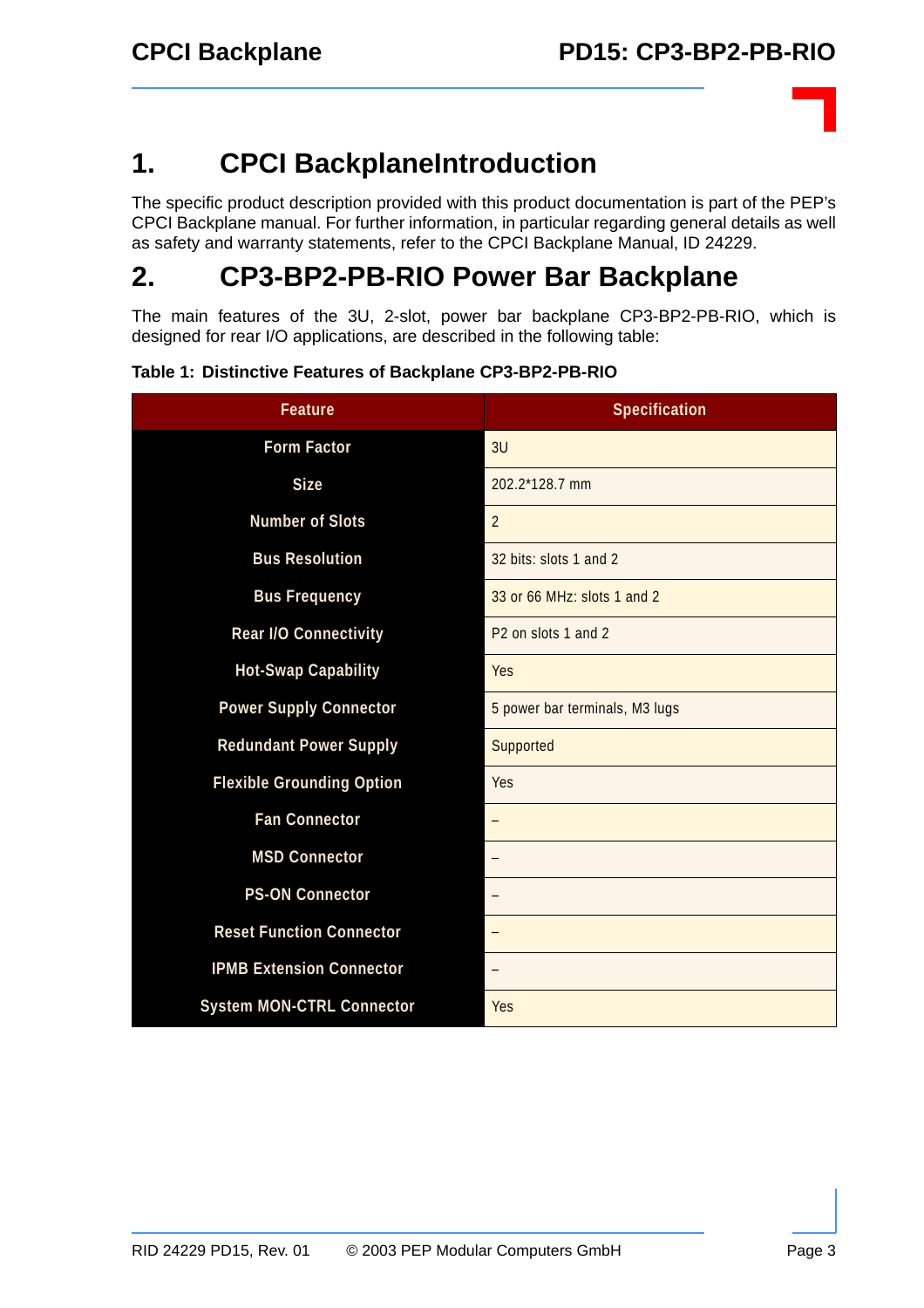### **3. Board Layout**

The following figures illustrate the layout of the board components of the CP3-BP2-PB-RIObackplane.

#### **Figure 1: CP3-BP2-PB-RIO Board Layout (Front)**



#### **Figure 2: CP3-BP2-PB-RIO Board Layout (Reverse)**

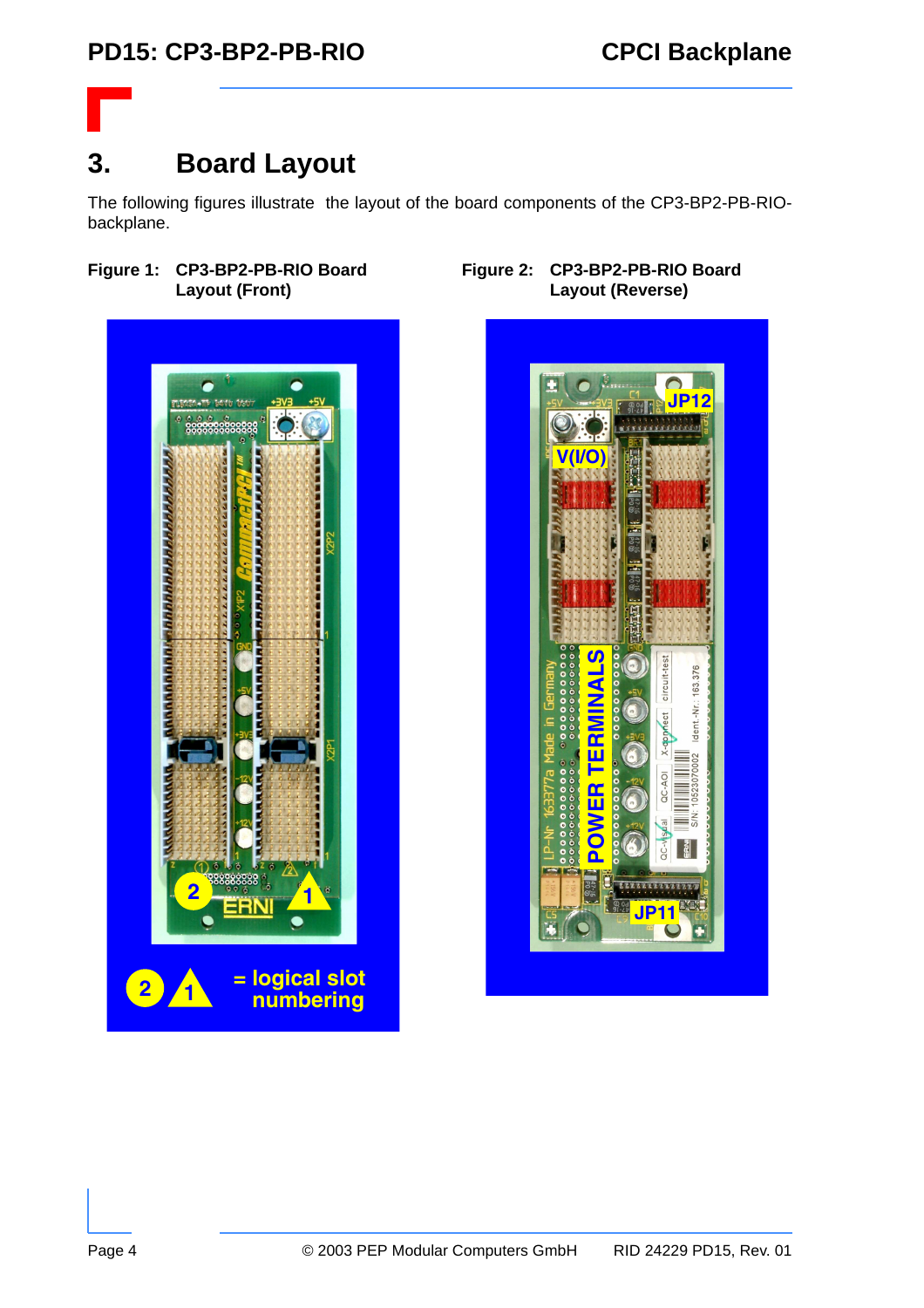## **4. Signalling Environment**

### **4.1 V(I/O) Setting**

The backplane provides high-current selection capability (designated as V(I/O)) for connecting V(I/O) to either the +5V or +3.3V power supply. V(I/O) must be connected either to the +5V or the +3.3V input power. Selection is accomplished by installation of an M3 bolt in either one or the other of the two holes provided for this purpose. The following figure illustrates how a selection of +5V V(I/O) is achieved.

#### **Figure 3: Selection of +5V V(I/O)**



It is the responsibility of the system integrator to ensure that the required signalling voltage is implemented and that the backplane P1 connector coding corresponds to the implemented signalling voltage.



#### *Warning!*

Using both 3.3V and 5V boards within the same system may result in damage to your equipment. Please note that the presence of only one 5V board determines a 5V signalling environment. The default setting is 5V.

#### **4.2 P1 Connector Coding for V(I/O)**

The CompactPCI Specification foresees coding of the P1 connector to correspond to the signalling environment of the PCI bus. For this reason, only boards with universal or the corresponding coding can be physically inserted into the backplane. The factory default setting for V(I/O) is +5V and male, 1567 code, brilliant blue coding keys are used.



#### *Warning!*

Using boards with an inadequate signalling voltage may result in damage to your equipment. Therefore, when changing the signalling environment from 5V to 3.3V or vice versa, it is mandatory that proper coding keys are used (refer to chapter 3 of the CPCI Backplane Manual, ID 24229, for details).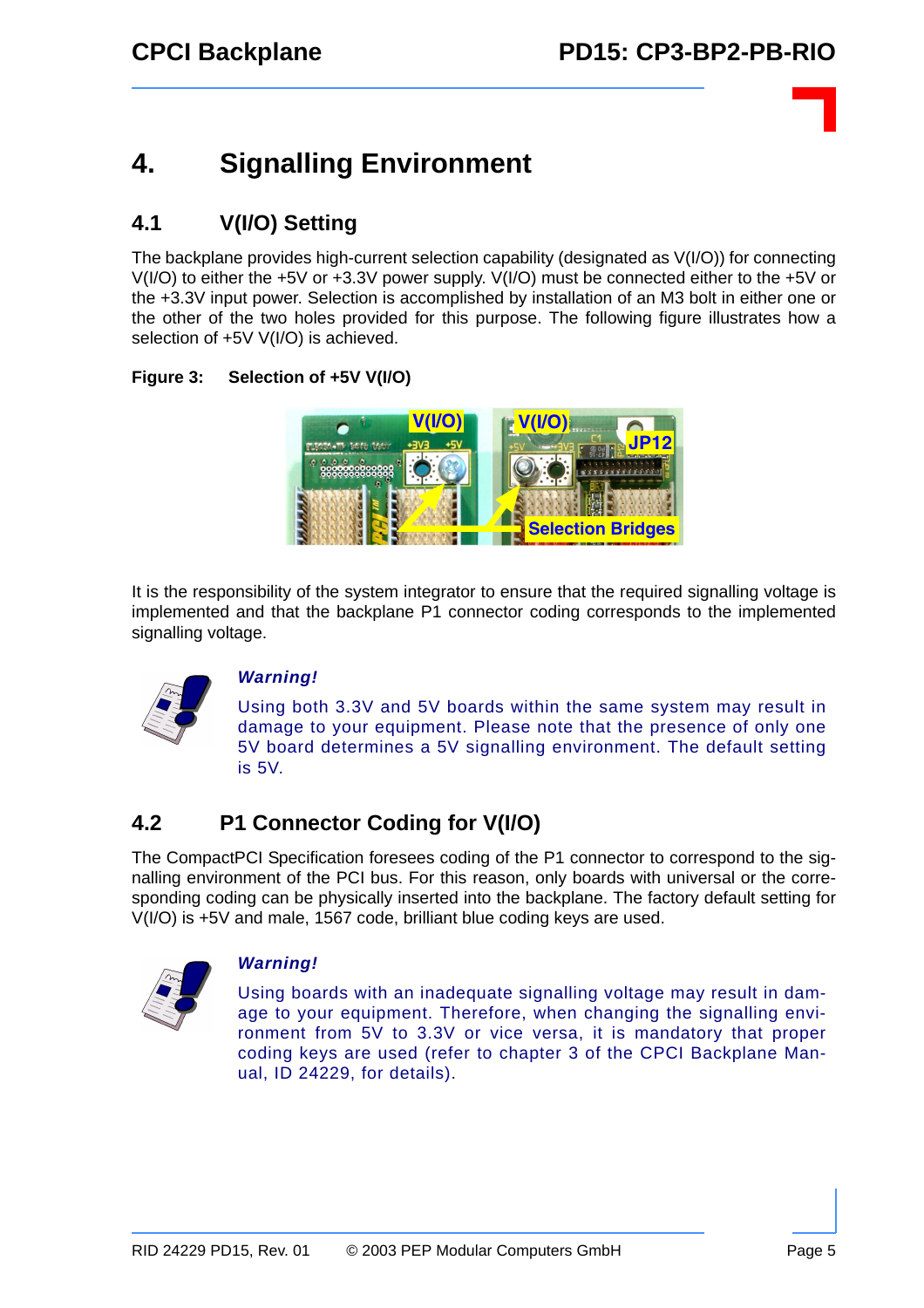

 $\mathbf{r}$ 

### **5. Interfaces**

#### **5.1 Power Supply Input**

The V1 ... V4 output voltages from the power supply unit to the backplane are connected via power bar elements to the respective supply terminals of the power distribution backplane and the CP3-BP2-PB-RIO backplane. The power bars themselves are specifically designed to fit the backplane raster and allow additional backplanes to be integrated into a customized designed system to satisfy almost any application requirements.

#### **5.2 System Monitor and Control Connectors JP11 and JP12**

This backplane is provided with two connectors for system monitor and control signal interfacing to external devices. Both are 26-contact, male, double pin-row connectors, and have the same signal pinout configuration. The system management bus (IPMB0), the power supply monitor and control signals, and push button reset (PRST#) signal are all implemented on these connectors.

|             | Pin                                | <b>Function</b>         |                         |
|-------------|------------------------------------|-------------------------|-------------------------|
| <b>JP11</b> |                                    | Pin Row A               | Pin Row B               |
|             | $\mathbf{1}$                       | IMPB0_SCL               | <b>GND</b>              |
|             | $\mathsf b$<br>$\overline{2}$<br>a | IMPB0_SDA               | IMPB0_PWR               |
| 13<br>1     | $\overline{3}$                     | N/C                     | <b>GND</b>              |
|             | $\overline{4}$                     | N/C                     | <b>GND</b>              |
|             | 5                                  | N/C                     | <b>GND</b>              |
|             | $\mathfrak b$                      | INH#                    | <b>GND</b>              |
| <b>JP12</b> | 7 <sup>1</sup>                     | FAL#                    | DEG#                    |
|             | 8<br>$\mathsf b$                   | PRST#                   | <b>GND</b>              |
|             | a<br>9                             | <b>GND</b>              | <b>V1 SENSE (+5V)</b>   |
| 13<br>1     | 10                                 | <b>V2 SENSE (+3.3V)</b> | <b>SENSE RTN</b>        |
|             | 11                                 | <b>V3 SENSE (+12V)</b>  | <b>GND</b>              |
|             | 12                                 | V1 SHARE (+5V)          | <b>V2 SHARE (+3.3V)</b> |
|             | 13                                 | <b>V3 SHARE (+12V)</b>  | <b>GND</b>              |

#### **Figure 4: Orientation and Pinout of the CP3-BP2-PB-RIO SMC Connectors JP11 and JP12**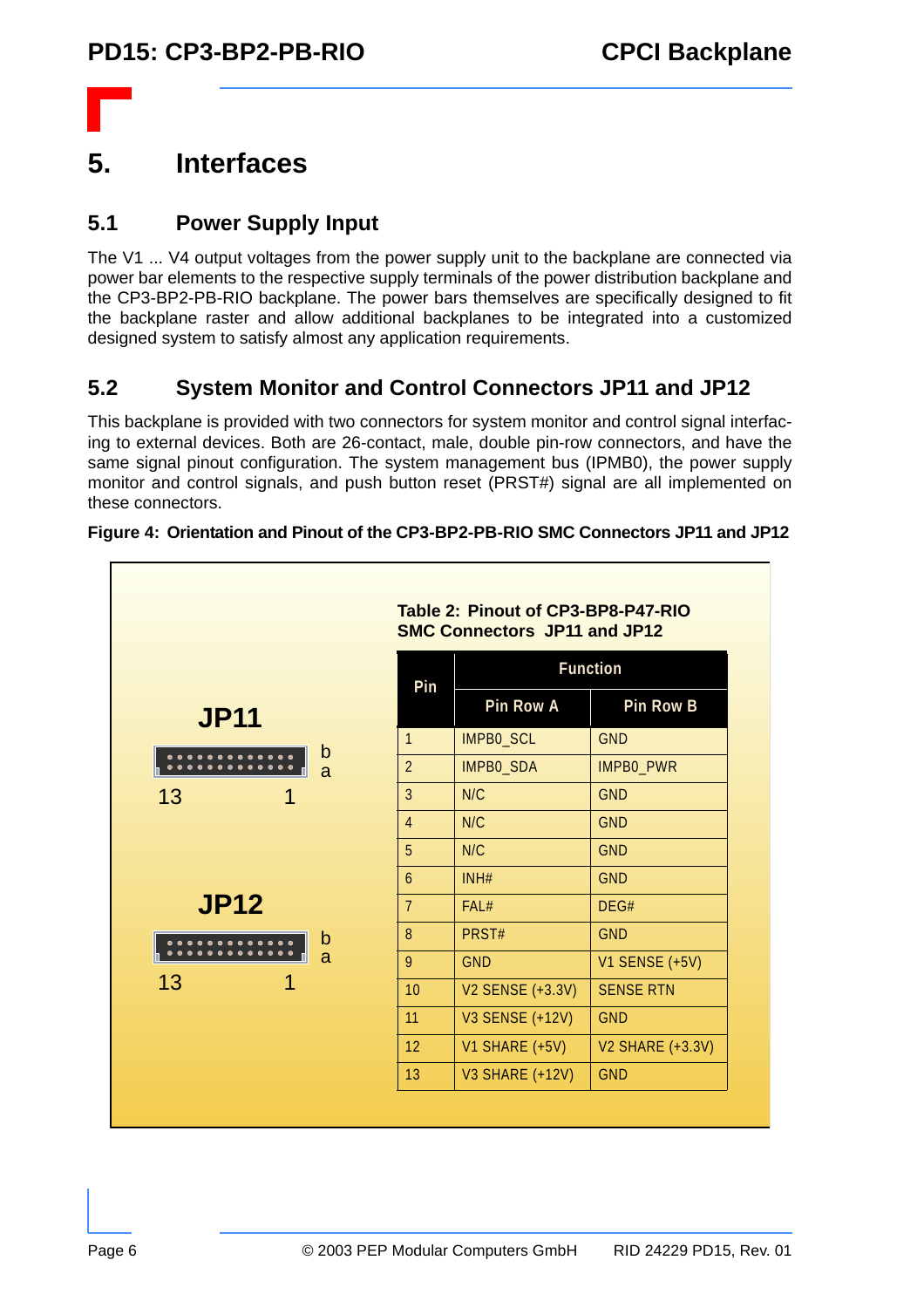

#### *Note...*

The signal pinout assignment is a function of the power supply actually utilized with this backplane. Refer to the corresponding power supply documentation for the applicable signal pinout.

### **6. Optional System Configurations**

#### **6.1 Power Supply Options**

The design of this backplane allows for several different power supply options:

- 1. The default configuration of a single compatible pluggable power supply.
- 2. Addition of compatible pluggable power supplies installed either to the left or right of the backplane.

Option 1 is the standard configuration which requires the integration of a single CP-ADAP-P47- PB (3U or 6U) power bar adapter.

Option 2 can be achieved through the use of power bar adapter boards which can be mounted either to the left or right of the backplane. These boards which accommodate pluggable power supplies are connected to the backplane terminals through the use of power bars. In addition, the system monitor and control signals can be extended via JP11 or JP12 to the power supply adapter boards using appropriate cabling. This configuration allows for additional power supplies to be added which satisfy system requirements such as redundancy, power sharing, or simply increasing available power.

#### **6.2 System Addon Options**

The CP3-BP2-PB-RIO backplane is designed to allow the installation of backplane(s) to the left or right of it in a sub-rack and at the same time maintaining the slot raster. This feature makes it possible to add (an) additional backplane(s) using appropriate hardware for accommodating multiple system configurations in one sub-rack.